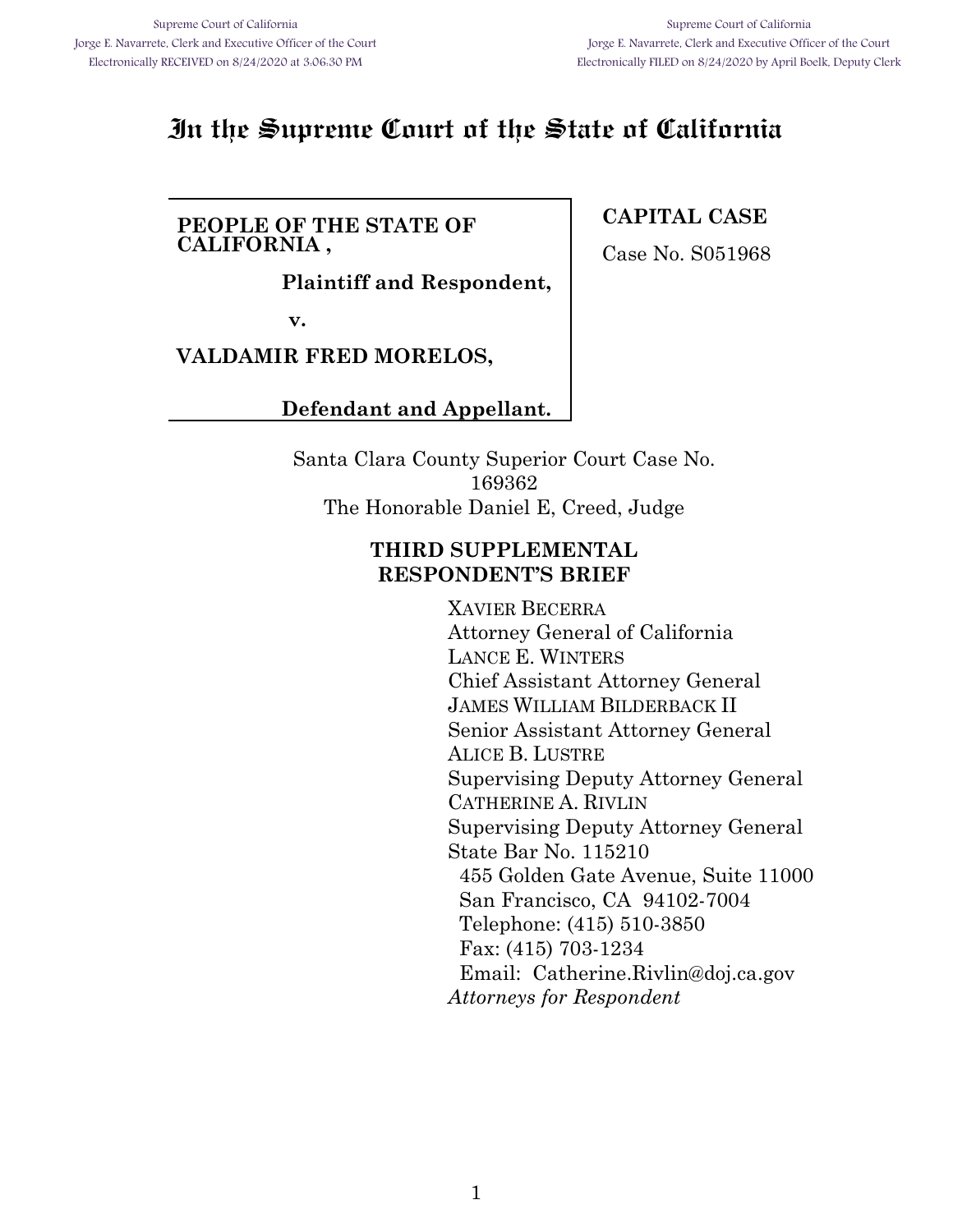# **TABLE OF CONTENTS**

| Ι. | This Court May Remand for the Exercise of<br>Newly Conferred Discretion on the Firearm |                                                                                 |
|----|----------------------------------------------------------------------------------------|---------------------------------------------------------------------------------|
|    | Α.                                                                                     |                                                                                 |
|    | В.                                                                                     |                                                                                 |
| П. |                                                                                        | Of the Prior Prison Term Enhancements Under<br>Section 667.5, Only the One-Year |
|    | A.                                                                                     |                                                                                 |
|    | <b>B.</b>                                                                              | The Finding on the One-Year Prison                                              |
|    | $\mathbf{C}$ .                                                                         | The Stayed Three-Year Prison Term                                               |
|    |                                                                                        |                                                                                 |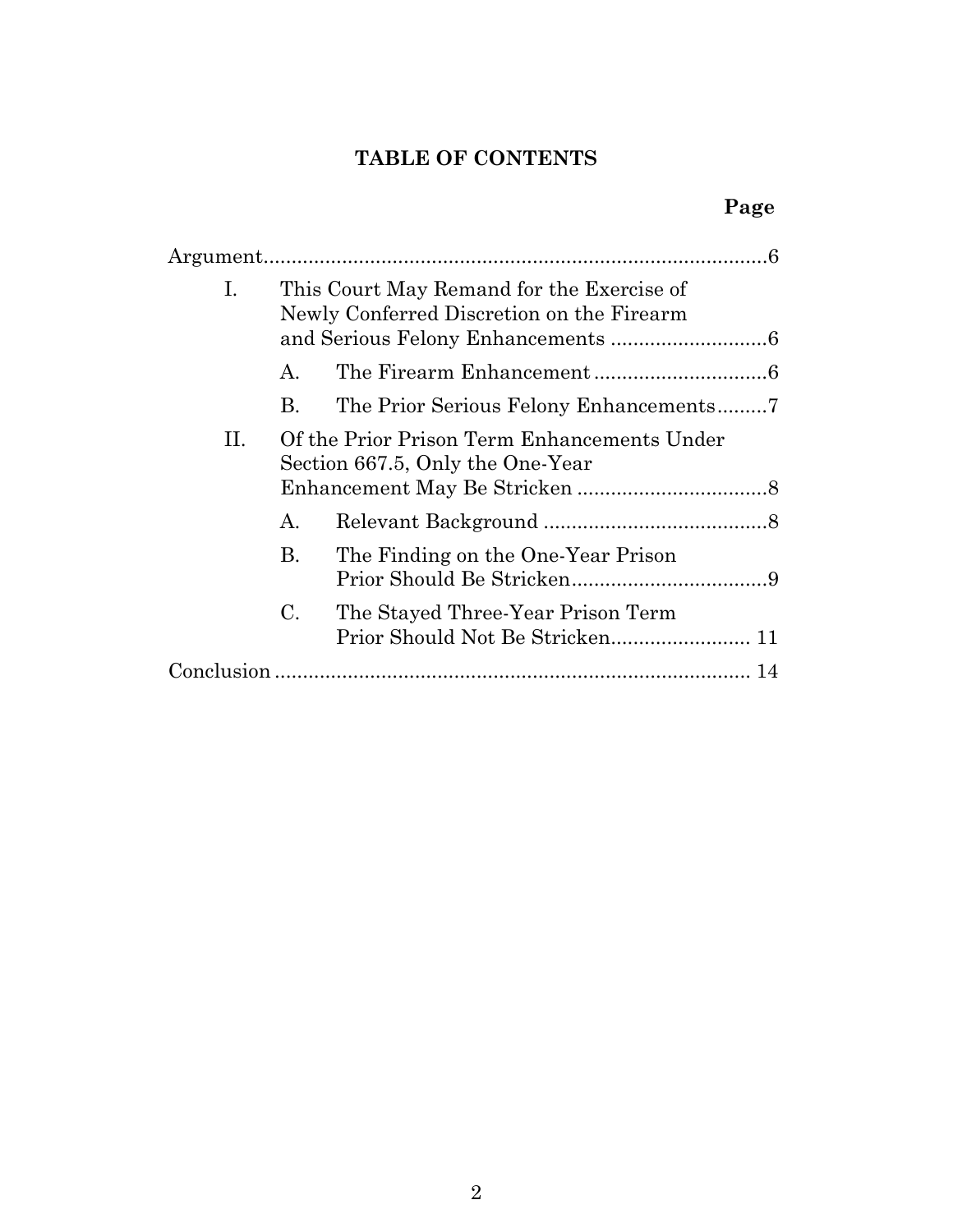# **TABLE OF AUTHORITIES**

**Page**

| <b>CASES</b>        |
|---------------------|
| People v. Brewer    |
| People v. Brown     |
| People v. Buycks    |
| People v. Estrada   |
| People v. Garcia    |
| People v. Gonzalez  |
| People v. Gutierrez |
| People v. Jones     |
| People v. Lopez     |
| People v. Lopez     |
| People v. Robbins   |
| People v. Vieira    |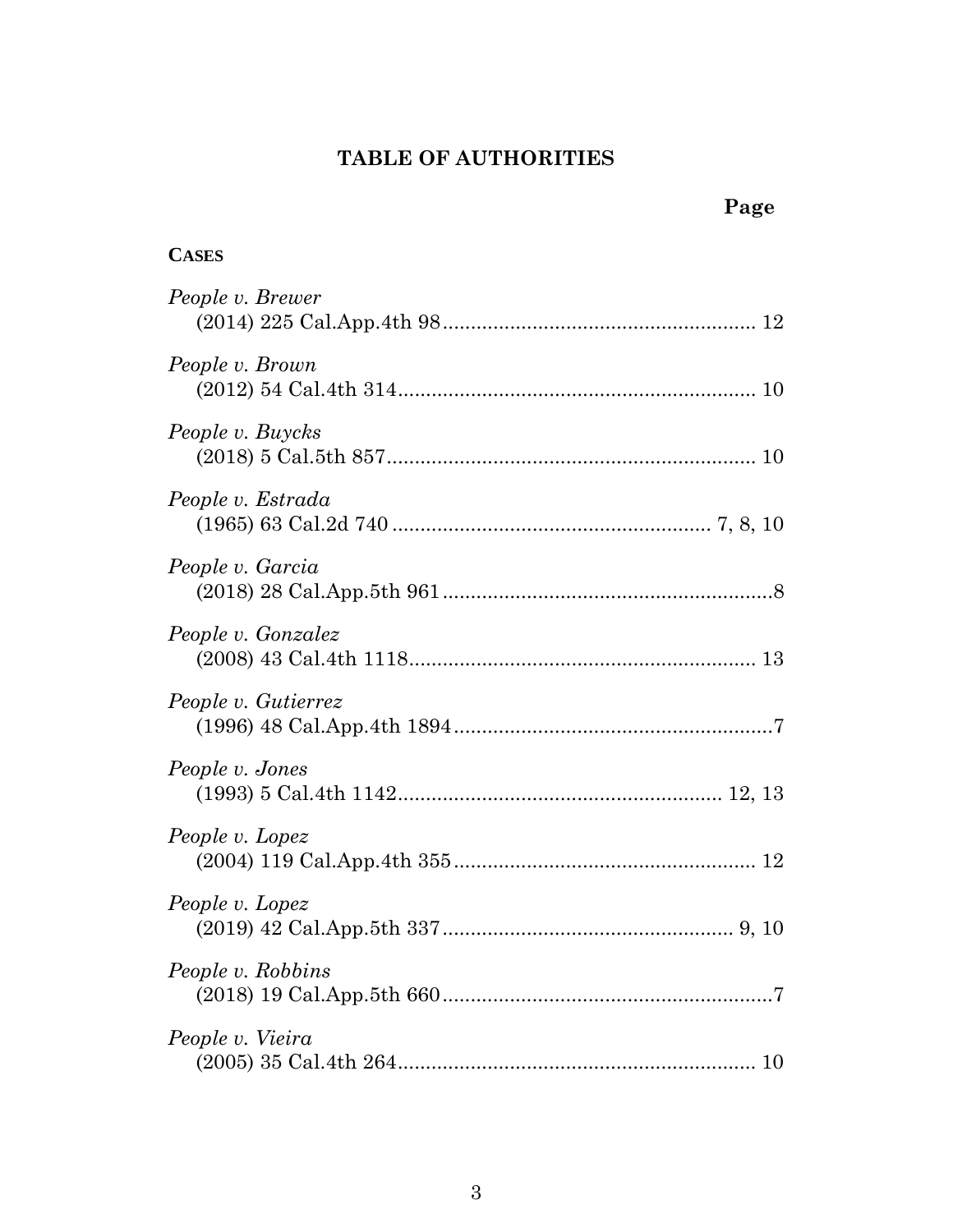# TABLE OF AUTHORITIES (continued)

Page

| People v. Woods                           |
|-------------------------------------------|
| <b>STATUTES</b>                           |
| Government Code                           |
| Penal Code                                |
| Statutes 2017, ch. 682                    |
| Statutes 2018, ch. 1013,                  |
| Statutes 2019, ch. 590,                   |
| Welfare and Institutions Code<br>10<br>10 |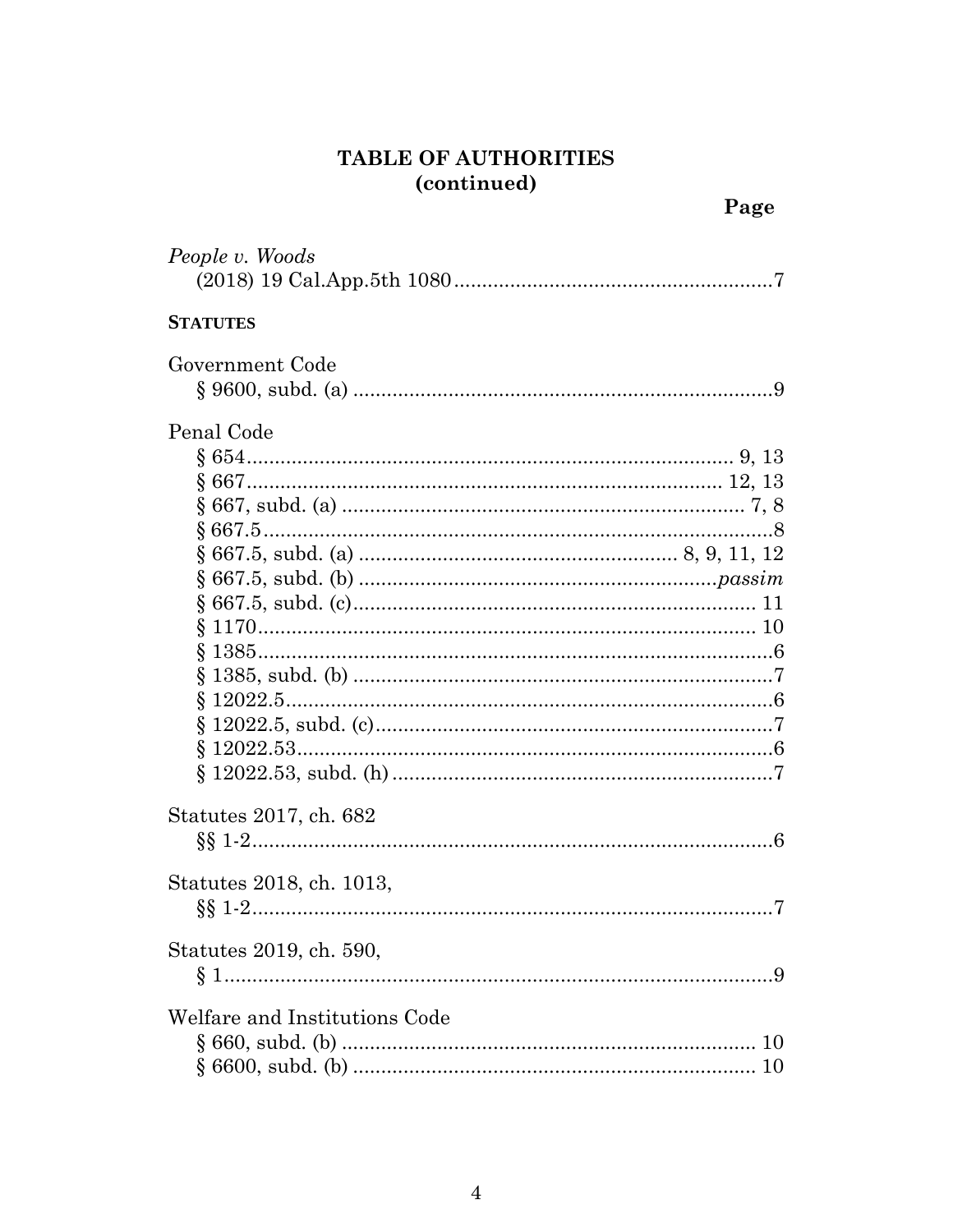# **TABLE OF AUTHORITIES (continued)**

# **COURT RULES**

| California Rules of Court,          |  |
|-------------------------------------|--|
|                                     |  |
|                                     |  |
| $\Omega$ minn $\Lambda$ imizonimina |  |

# **OTHER AUTHORITIES**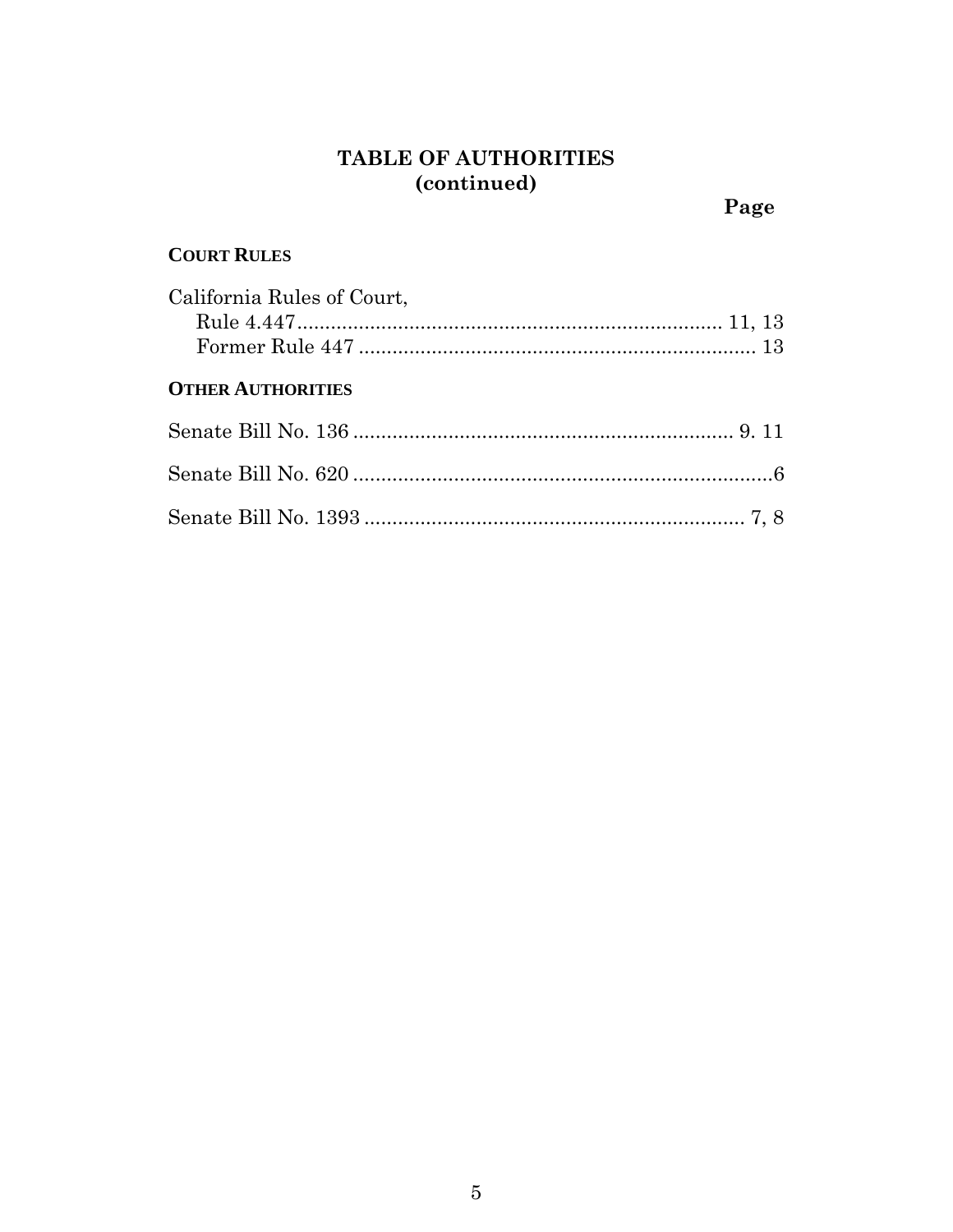#### **ARGUMENT**

## **I. THIS COURT MAY REMAND FOR THE EXERCISE OF NEWLY CONFERRED DISCRETION ON THE FIREARM AND SERIOUS FELONY ENHANCEMENTS**

Appellant's sentence is enhanced 15 years as a result of the imposition of one firearm (personal use) and two prior serious felony (assault with a deadly weapon and robbery) enhancements found true by the court. (3CT 638; 644-648, 658; RT 543-551.) Appellant correctly points out that the serious felony and firearm use enhancement statutes have been amended recently to provide for trial court discretion in their imposition that did not previously exist. (3SAOB 5.) While we do not expect the trial court to strike these enhancements, which are reflective of the seriousness of appellant's conduct and recidivism, we concur that the amended statutes confer discretion that was not available to the trial court to exercise and that the modifications apply to appellant's not yet final case.

#### **A. The Firearm Enhancement**

Senate Bill 620 went into effect on January 1, 2018. (Stats. 2017, ch. 682, §§ 1-2.) It amends Penal Code[1](#page-5-0) sections 12022.5 and 12022.53 to grant discretion to the trial court pursuant to section 1385 to strike or dismiss firearm enhancements. When appellant committed his offenses and was sentenced for them, the enhancements were mandatory. Presently, "[t]he court may, in the interests of justice pursuant to Section 1385 and at the time

<span id="page-5-0"></span> <sup>1</sup> Further undesignated references to section are to the Penal Code.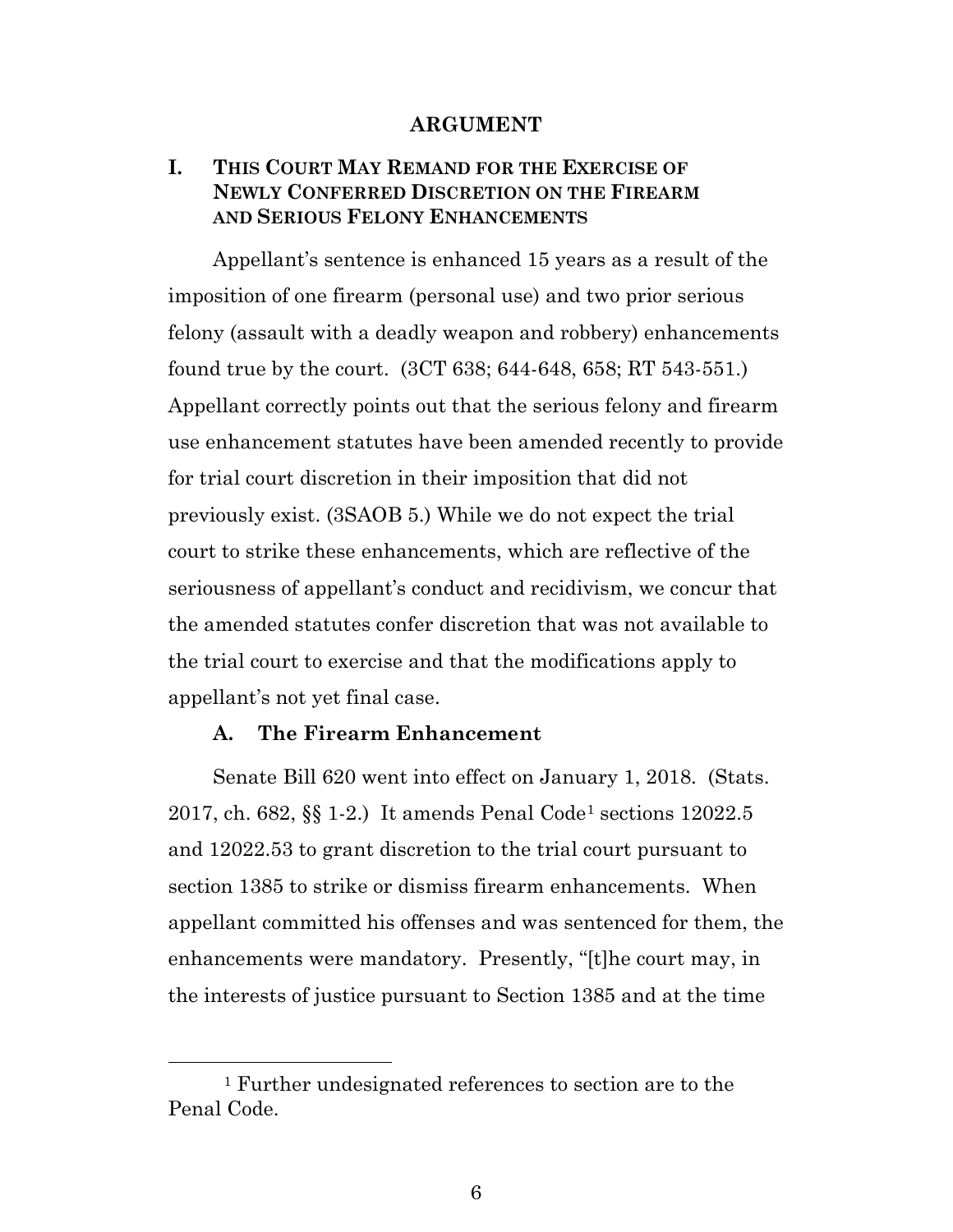of sentencing, strike or dismiss an enhancement otherwise required to be imposed by this section. The authority provided by this subdivision applies to any resentencing that may occur pursuant to any other law." ( $\S$  12022.5, subd. (c); see also  $\S$ 12022.53, subdivision (h).)

We concur that the amendment applies to appellant under the principles set forth in *People v. Estrada* (1965) 63 Cal.2d 740. (*People v. Woods* (2018) 19 Cal.App.5th 1080, 1091 [given no evidence of prospective-only intent in the enactment, the ameliorative amendment applies to all cases not yet final]; accord, *People v. Robbins* (2018) 19 Cal.App.5th 660, 679.) Moreover, because the trial court did not make a statement establishing that it would have imposed the firearm enhancement as a matter of discretion even if the statute had not been mandatory, it cannot be said with certainty that remand is a futile act. (See *People v. Gutierrez* (1996) 48 Cal.App.4th 1894, 1896.) A limited remand to consider the newly conferred exercise of discretion is appropriate.

#### **B. The Prior Serious Felony Enhancements**

At the time appellant was sentenced, the court had no discretion to strike five-year prior serious felony enhancements pursuant to section 667, subdivision (a). Senate Bill 1393 went into effect on January 1, 2019, amending sections 667, subdivision (a), and 1385, subdivision (b), to confer on a trial court the discretion to strike or dismiss a prior serious felony conviction allegation in the interests of justice. (Stats. 2018, ch. 1013, §§ 1-2.)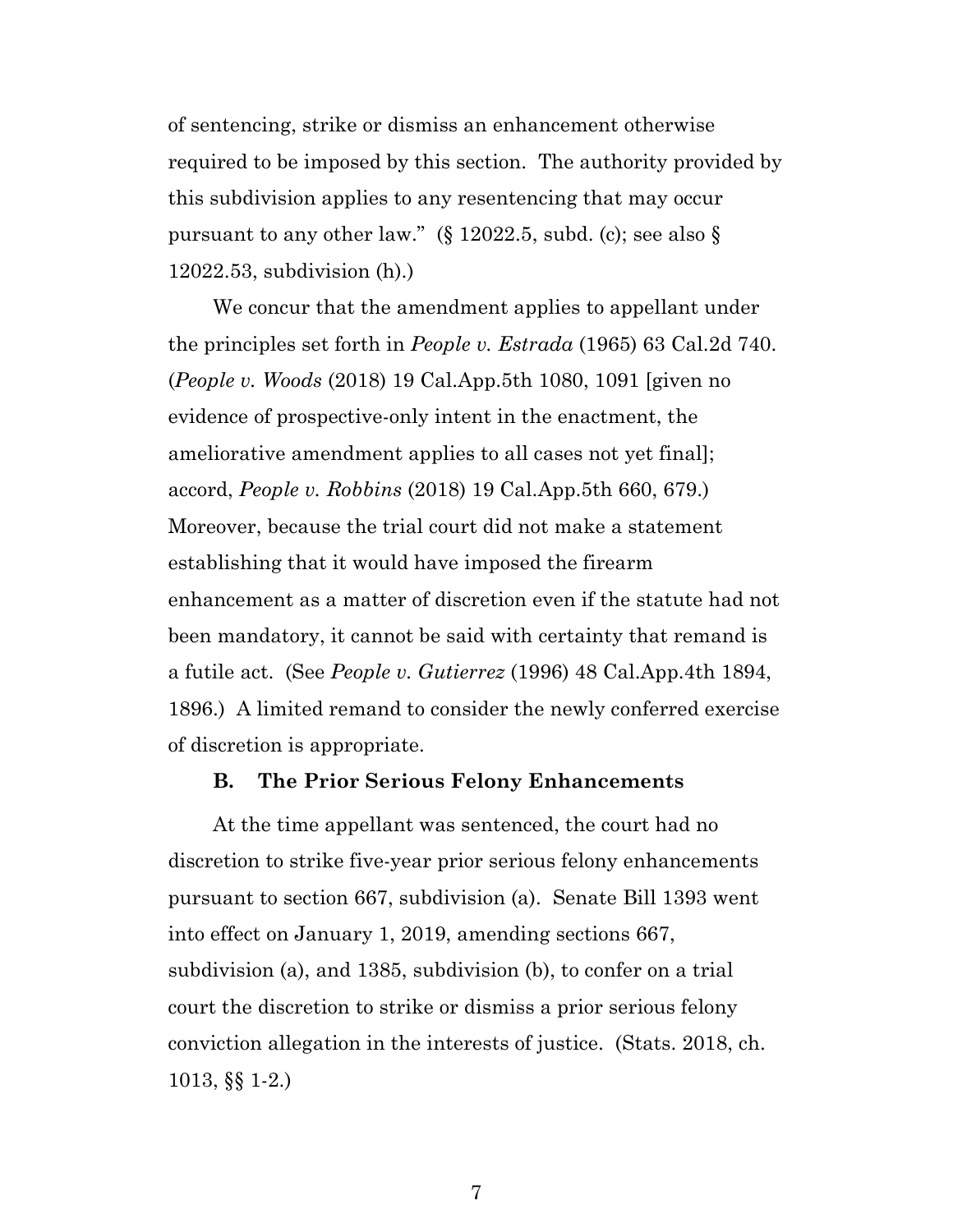Again applying *In re Estrada*, supra, 63 Cal.2d 740, courts have concluded that Senate Bill 1393 applies to cases, like this one, not yet final when the statute went into effect. (*People v. Garcia* (2018) 28 Cal.App.5th 961, 972-973.) Thus we concur that a limited remand is appropriate to permit the sentencing court to consider whether to exercise discretion to strike one or both of the prior serious felony priors.

### **II. OF THE PRIOR PRISON TERM ENHANCEMENTS UNDER SECTION 667.5, ONLY THE ONE-YEAR ENHANCEMENT MAY BE STRICKEN**

Appellant contends that this Court should strike the stayed one-year prison prior allegation relating to his prior burglary conviction and imposed pursuant to section 667.5, subdivision (b). (3SAOB 10-11.) We agree that the one-year prior prison term imposed pursuant to subdivision (b) should be stricken as a result of an amendment applicable to sentences not yet final. However, we note that no such change has occurred with regard to the three-year prior prison term enhancement imposed pursuant to section 667, subdivision (a) relating to his prior conviction for assault with a deadly weapon.

#### **A. Relevant Background**

The amended information alleged that appellant had served two prior separate prison terms stemming from his convictions for assault with a deadly weapon (a serious felony) and burglary within the meaning of former section 667.5, subdivisions (a) and (b), respectively. (2CT 445-446.) Evidence of the prison priors was presented to the court and the allegations were found to be true. (3CT 537-538; 2RT 266-268, 325.)

8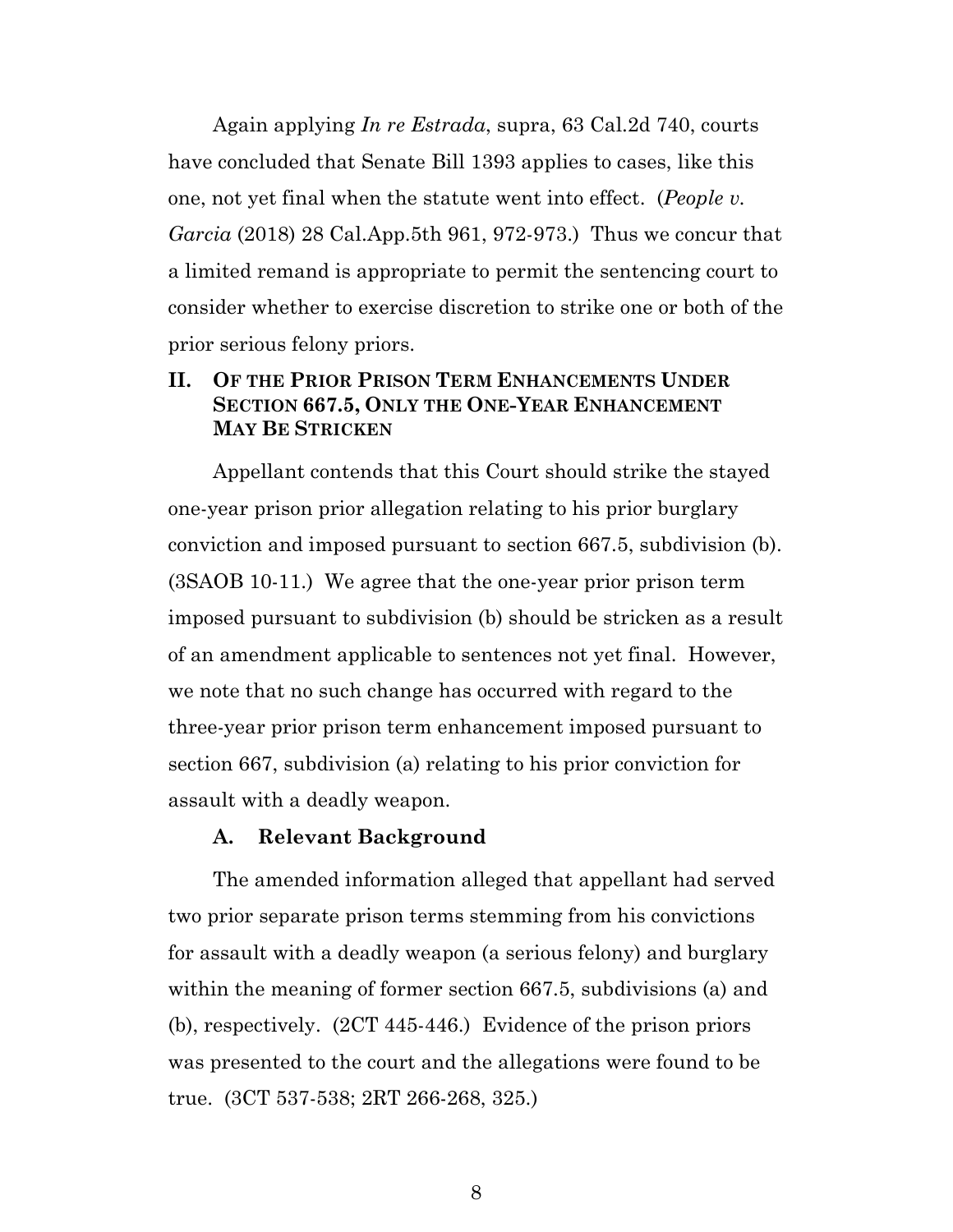With respect to the prison priors, the trial court stated the following at the sentencing hearing: "The priors under 667.5 (a), three years is stayed pursuant to 654. The second prior, 667.5 (b), one year is stayed pursuant to section 654. (2RT 550.)

The minute order reflects that a three-year section 667.5, subdivision (a) enhancement and a one-year section 667.5, subdivision (b) enhancement were imposed, but "stayed" pursuant to section 654. (3CT 638, 644-648, 658: 2RT 543-551.)

### **B. The Finding on the One-Year Prison Prior Should Be Stricken**

Former section 667.5, subdivision (b) provided for a sentence enhancement of one year where the defendant previously served a prison term for an offense that was not for the same offense as a violent felony prior under subdivision (c) for which a five-year enhancement was imposed. A washout period also applied, so that if the defendant had been prison-free for five years after a prison prior, it would not be imposed. (Former § 667.5, subdivision (b).)

On October 8, 2019, the Governor signed Senate Bill 136 into law amending section 667.5, subdivision (b). That amendment, which became effective on January 1, 2020, removed the one-year enhancement for prior prison terms except when the offense underlying the prison prior constituted a sexually violent offense. (§ 667.5, subdivision (b); see also Stats. 2019, ch. 590, § 1 [Senate Bill No. 136]; Gov. Code, § 9600, subd. (a); *People v. Lopez* (2019) 42 Cal.App.5th 337, 340-341.)

Section 667.5, subdivision (b) now provides, in relevant part: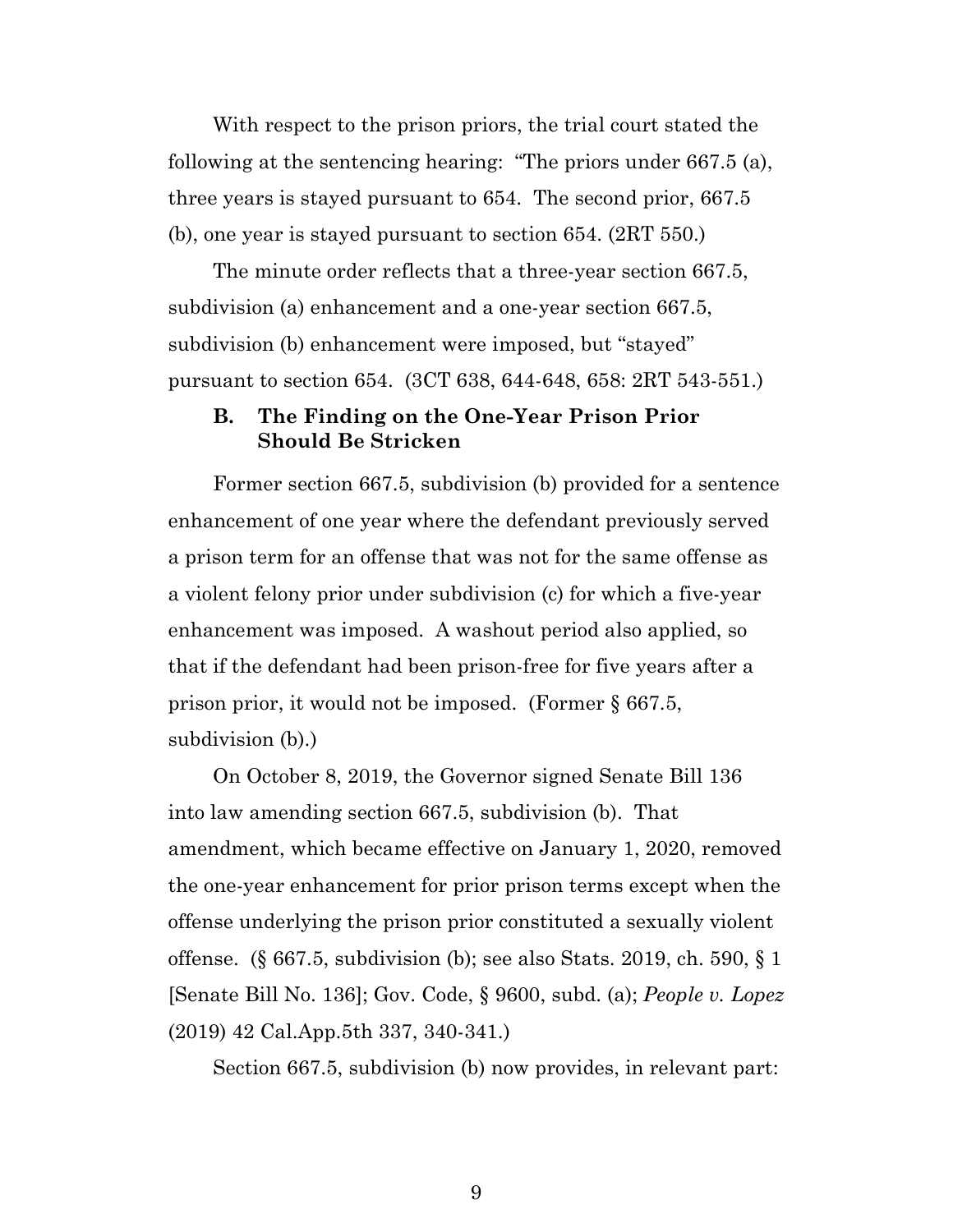[W]here the new offense is any felony for which a prison sentence or a sentence of imprisonment in a county jail under subdivision (h) of Section 1170 is imposed or is not suspended, in addition and consecutive to any other sentence therefor, the court shall impose a one-year term for each prior separate prison term for a sexually violent offense as defined in subdivision (b) of Section 660 of the Welfare and Institutions Code.

#### (§ 667.5, subdivision (b).)

The recently amended statute, which reduces punishment, does not have a savings clause and there is no indication of limited retroactivity. Thus, current section 667.5, subdivision (b) applies retroactively to a defendant, like appellant, whose judgment is not yet final. (*People v. Brown* (2012) 54 Cal.4th 314, 323; *In re Estrada*, *supra*, 63 Cal.2d 740, 742; see *People v. Buycks* (2018) 5 Cal.5th 857, 882 ["'The rule in *Estrada* has been applied to statutes governing penalty enhancements'"]; *Estrada, supra,* 63 Cal.2d at p. 748 [for a non-final conviction, "where the amendatory statute mitigates punishment and there is no savings clause, the rule is that the amendment will operate retroactively so that the lighter punishment is imposed"]; see also *People v. Vieira* (2005) 35 Cal.4th 264, 306 ["for the purpose of determining retroactive application of an amendment to a criminal statute, a judgment is not final until the time for petitioning for a writ of certiorari in the United States Supreme Court has passed"].) Appellant's prior is not a sexually violent offense under Welfare and Institutions Code, section 6600, subdivision (b). (Welf. & Inst. Code, § 6600, subd. (b); *Lopez, supra,* 42 Cal.App.4th at pp. 340-341.)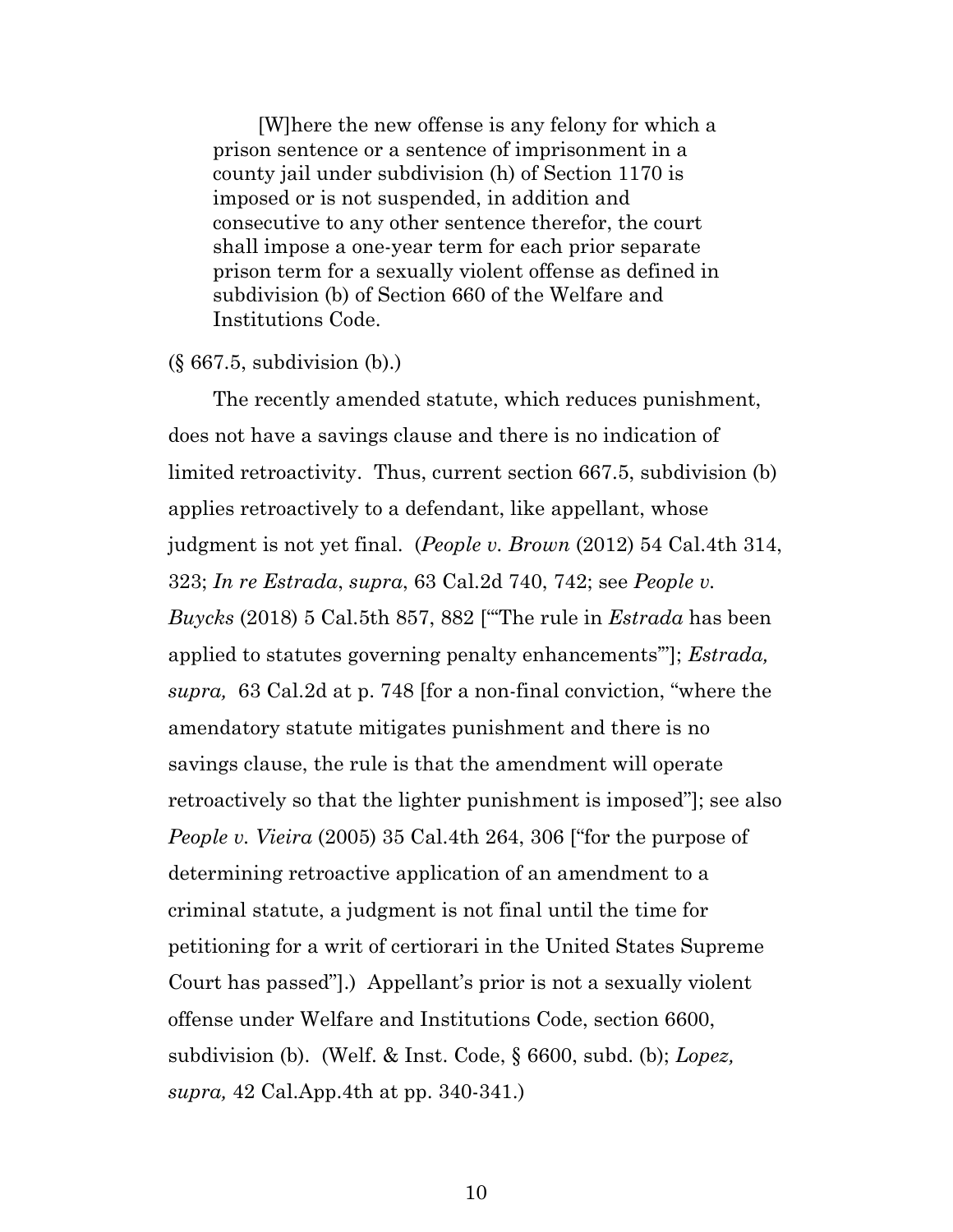Since Senate Bill No. 136 applies retroactively to appellant whose judgment is not yet final, and his prior offense does not qualify as a prison prior under the recently-amended section 667.5, subdivision (b), this Court should strike appellant's oneyear prior prison term enhancement.

### **C. The Stayed Three-Year Prison Term Prior Should Not Be Stricken**

Section 667.5, subdivision (a) provides for "enhancement of prison terms for new offenses because of prior prison terms." Subdivision (a) provides, now as it did when appellant committed murder: "Where one of the new offenses is one of the violent felonies specified in subdivision (c), in addition to and consecutive to any other prison terms therefor, the court shall impose a threeyear term for each prior separate prison term served by the defendant where the prior offense was one of the violent felonies specified in subdivision (c). However, no additional term shall be imposed under this subdivision for any prison term served prior to a period of 10 years in which the defendant remained free of both prison custody and the commission of an offense which results in a felony conviction.

California Rules of Court, rule 4.447[2](#page-10-0) provides for a stay of an enhancement when "an enhancement that otherwise would

<span id="page-10-0"></span> <sup>2</sup> The rule provides, as relevant, "A court may not strike or dismiss an enhancement solely because imposition of the term is prohibited by law or exceeds limitations on the imposition of multiple enhancements. Instead, the court must: (1) Impose a sentence for the aggregate term of imprisonment computed without reference to those prohibitions or limitation; and (2) Stay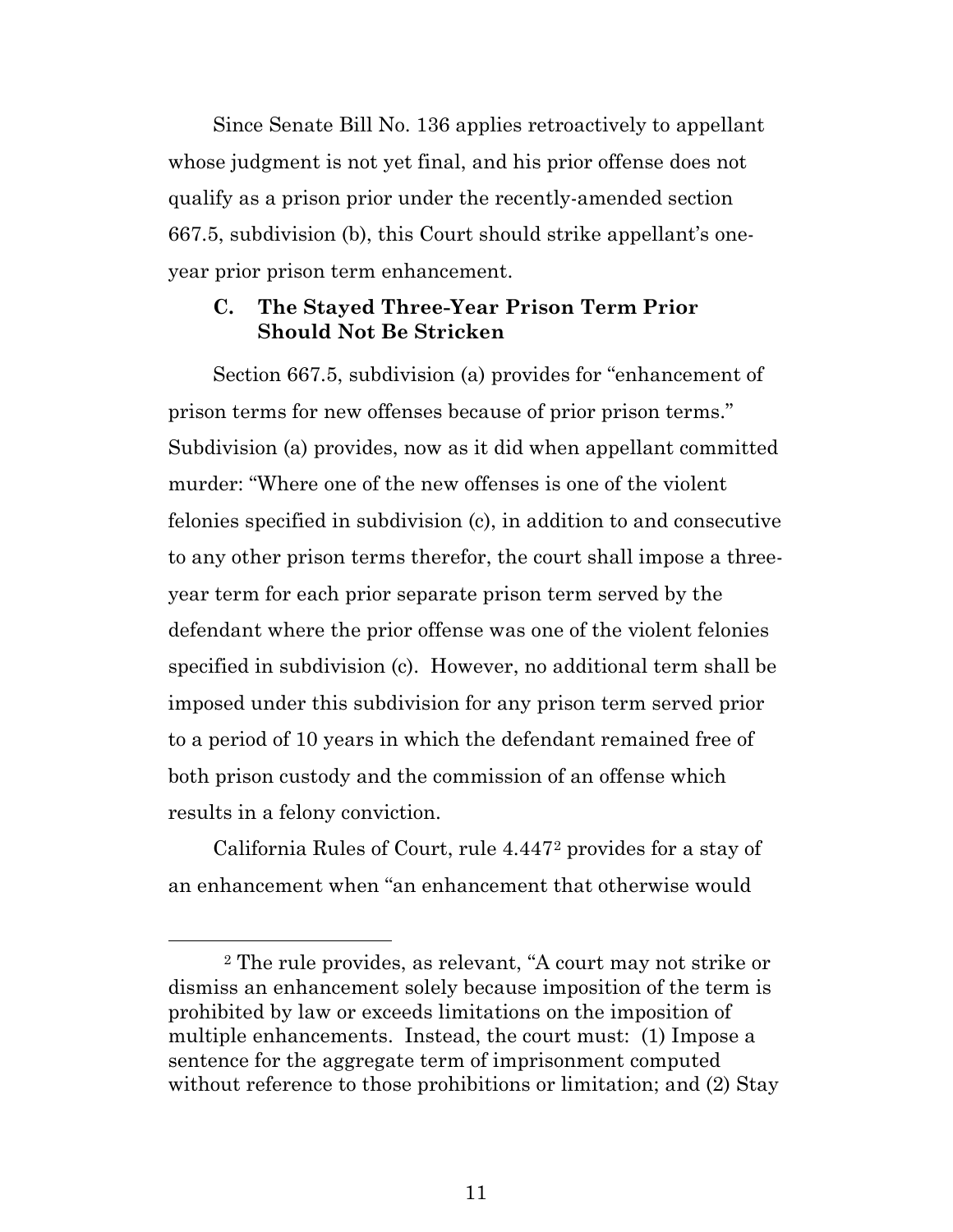have to be either imposed or stricken is barred by an overriding statutory prohibition. In that situation—and that situation only—the trial court can and should stay the enhancement." (*People v. Lopez* (2004) 119 Cal.App.4th 355, 365.) "This rule is intended 'to avoid violating a statutory prohibition or exceeding a statutory limitation, while preserving the possibility of imposition of the stayed portion should a reversal on appeal reduce the unstayed portion of the sentence." (*Id*. at p. 364; see also *People v. Brewer* (2014) 225 Cal.App.4th 98, 104 [application to lesser of two enhancements].) The present situation well illustrates the reason for the rule of court. The enhancement pursuant to section 667.5, subdivision (a) must be imposed if the related section 667, subdivision serious felony enhancement is not imposed and should not be stricken in any event. It should remain stayed so that it may be imposed if the section related section 667 enhancement is imposed on remand, but later invalidated.

Appellant relies on this Court's opinion in *People v. Jones* (1993) 5 Cal.4th 1142, 1152, stating the holding as "where the section 667.5, subdivision (a) enhancement arises from the same conviction, only the greater applies, and the proper remedy is to strike the lesser enhancement." (3SAOB 11.) But that portion of the opinion dealing with the remedy is inconsistent with, and may have been superseded by, the rules. First, we note that

l

execution of the part of the term that is prohibited or exceeds the applicable limitations. The stay will become permanent once the defendant finishes serving the part of the sentence that has not been stayed."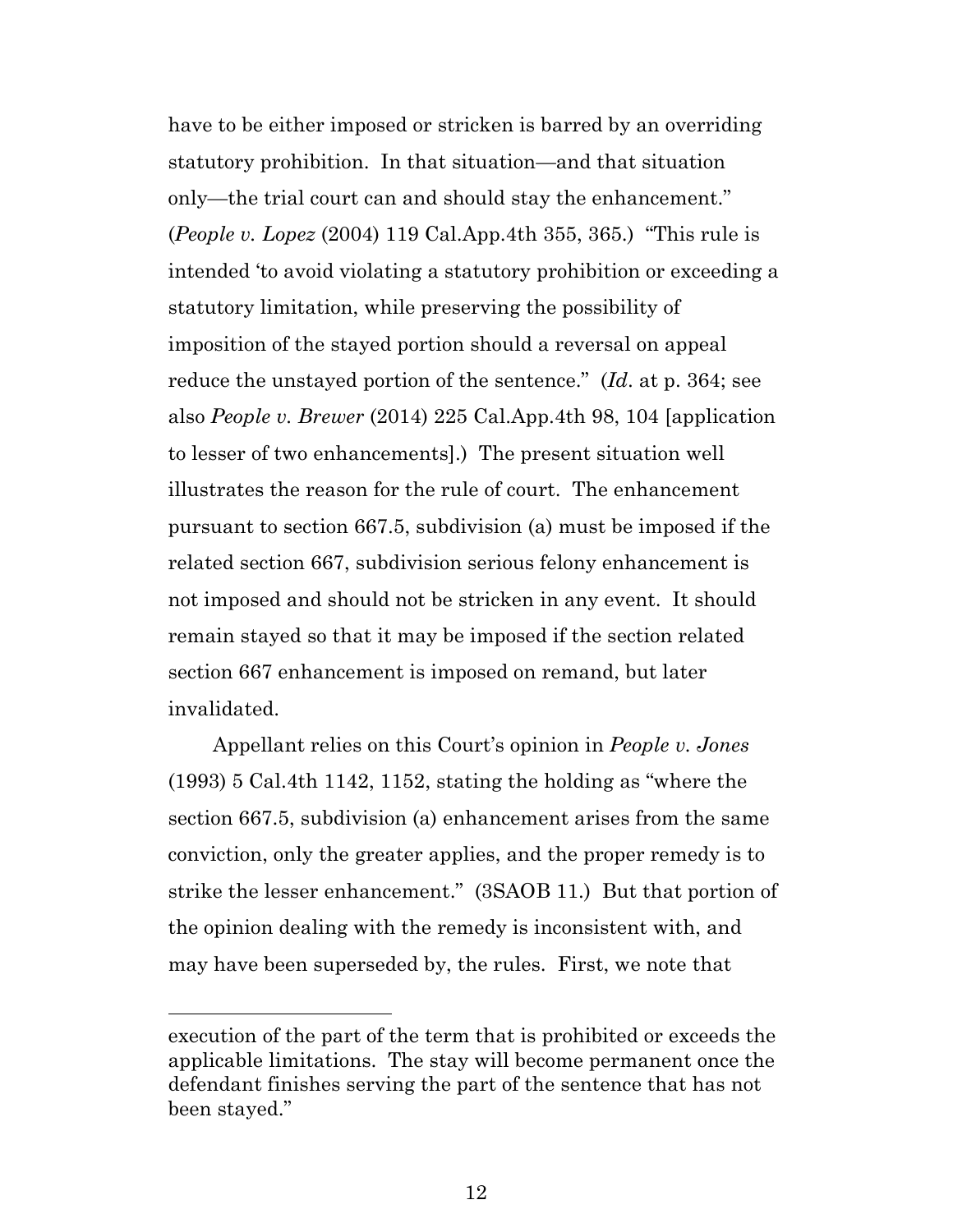*Jones*, at p. 1152 addresses the relationship between section 667 and section 667.5, subdivision (b), not subdivision (a). Second the opinion applies only section 654 analysis and makes no mention of the Rules of Court. When appellant's offense was committed and when *People v. Jones* was penned, former rule 447 provided that "no finding of an enhancement shall be stricken or dismissed because imposition of the term is either prohibited by law or exceeds limitations on . . . the imposition of multiple enhancements." (*People v. Gonzalez* (2008) 43 Cal.4th 1118, 1128.)

Rule 4.447 was given its present number and amended effective in 2001 (and again in 2007) to make it even clearer that it applies generally to enhancements "prohibited by law," not only to those that ran afoul of the double the base term rule and like numerical limitations on length of sentence. We can find no citations with approval to *Jones* on this remedy point by this Court after the amendment to the rule and must conclude the rule reflects the modern view applicable to the present case. (See *People v. Gonzalez*, *supra*, 43 Cal.4th at pp. 1129-1130 [discussing the present practice of staying, rather than striking prohibited enhancements, to preserve the possibility of imposition of the stayed portion should a reversal on appeal reduce the unstayed portion of the sentence].)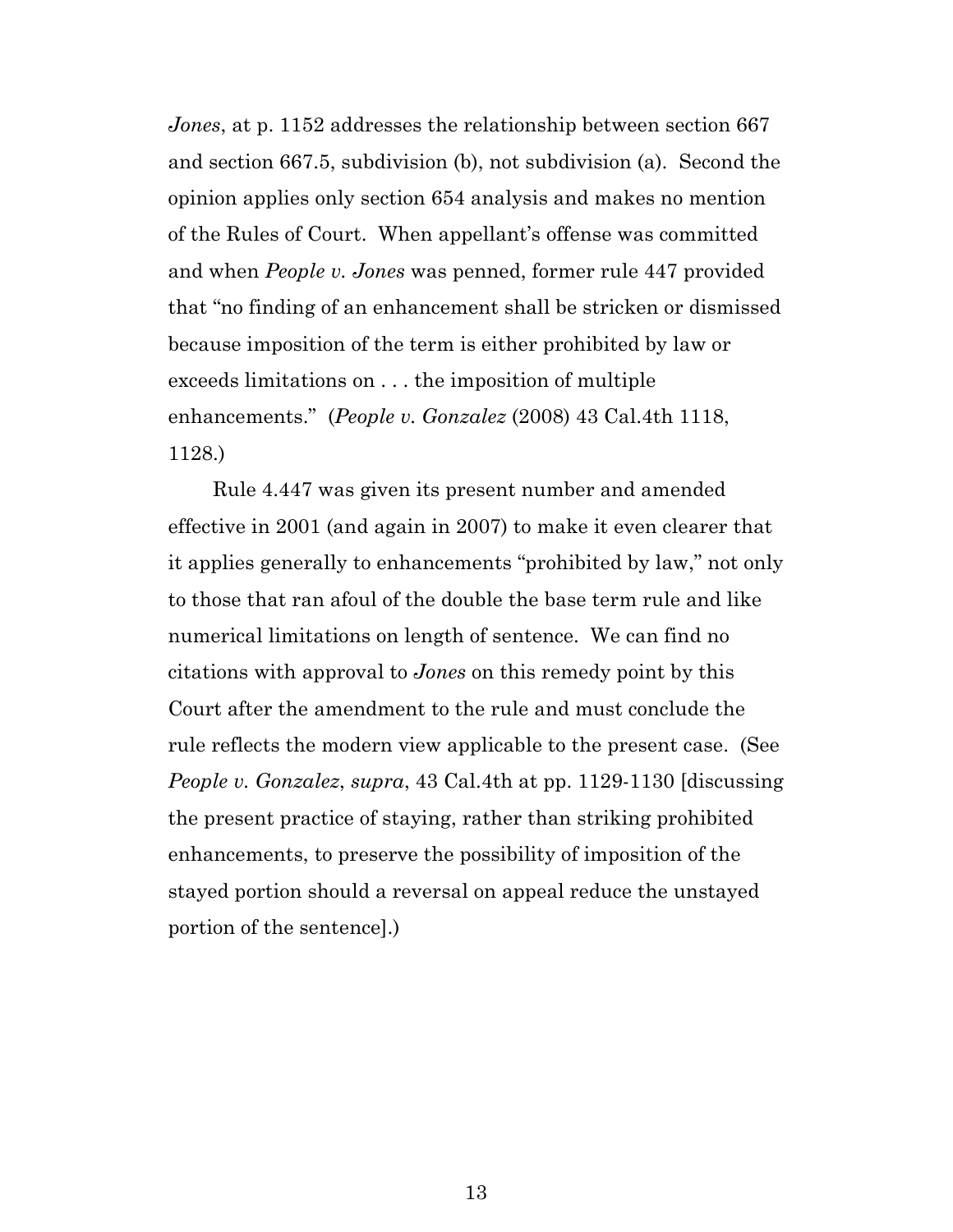#### **CONCLUSION**

For the reasons set forth above, the stayed one-year prison prior term enhancement may be stricken, but the stayed threeyear prison prior term enhancement must not be stricken, and a limited remand should be ordered to allow the trial court to consider its exercise of discretion as to the firearm and serious felony enhancements.

Dated: August 24, 2020 Respectfully submitted,

XAVIER BECERRA Attorney General of California LANCE E. WINTERS Chief Assistant Attorney General JAMES WILLIAM BILDERBACK II Senior Assistant Attorney General ALICE B. LUSTRE Supervising Deputy Attorney General

/S/ *CATHERINE A. RIVLIN* CATHERINE A. RIVLIN Supervising Deputy Attorney General *Attorneys for Respondent*

SF1996XS0002 42319707.docx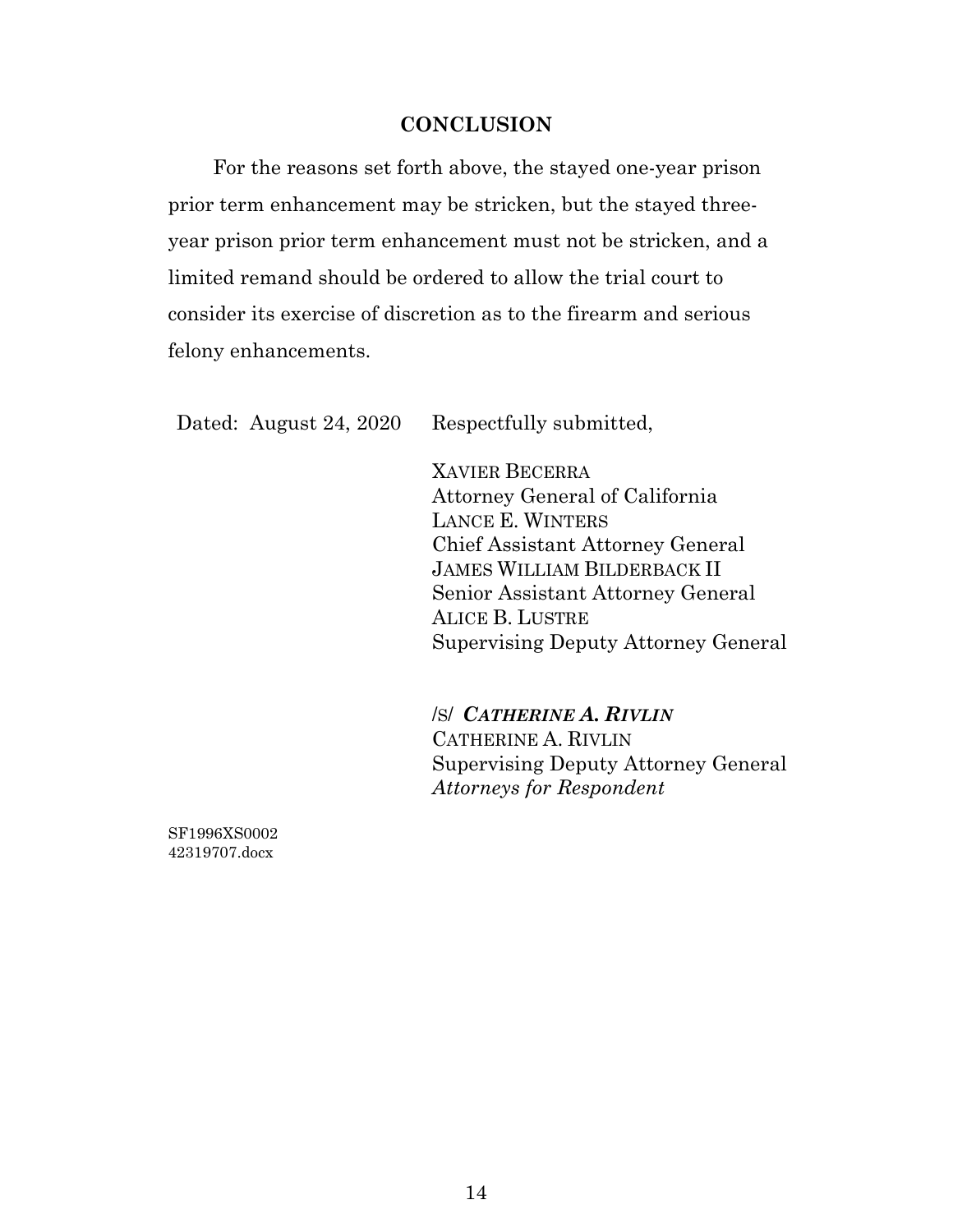## **CERTIFICATE OF COMPLIANCE**

I certify that the attached **THIRD SUPPLEMENTAL RESPONDENT'S BRIEF** uses a 13 point Century Schoolbook font and contains 2,227 words.

Dated: August 24, 2020 XAVIER BECERRA

Attorney General of California

/S/ *CATHERINE A. RIVLIN* CATHERINE A. RIVLIN Supervising Deputy Attorney General Attorneys for

SF1996XS0002 42319707.docx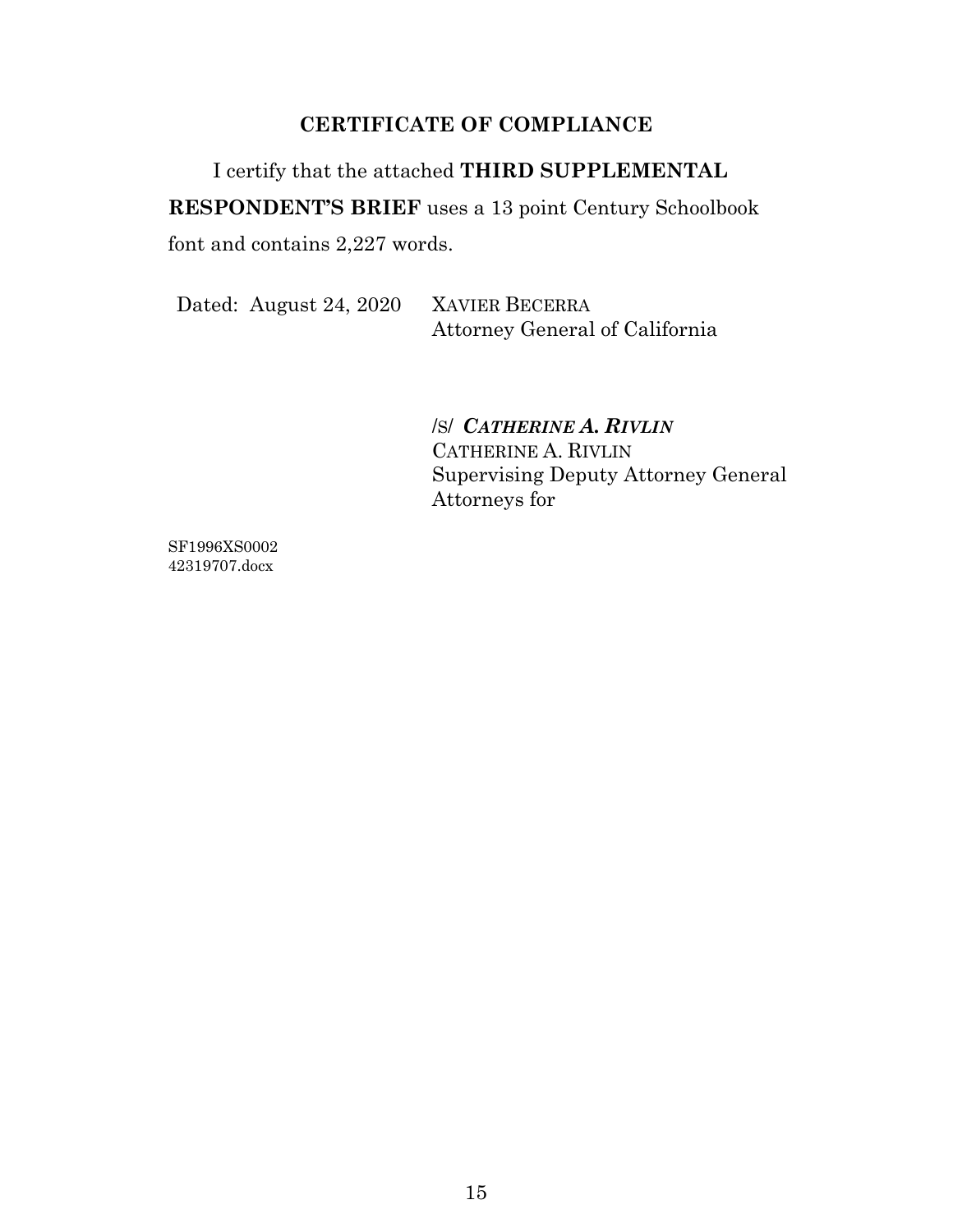### **DECLARATION OF ELECTRONIC SERVICE AND SERVICE BY U.S. MAIL**

#### Case Name: *People v. V. F. Morelos* No.: **S051968**

I declare: I am employed in the Office of the Attorney General, which is the office of a member of the California State Bar, at which member's direction this service is made. I am 18 years of age or older and not a party to this matter. I am familiar with the business practice at the Office of the Attorney General for collecting and processing electronic and physical correspondence. In accordance with that practice, correspondence placed in the internal mail collection system at the Office of the Attorney General is deposited with the United States Postal Service with postage fully prepaid that same day in the ordinary course of business. Correspondence that is submitted electronically is transmitted using the TrueFiling electronic filing system. Participants who are registered with TrueFiling will be served electronically. Participants in this case who are not registered with TrueFiling will receive hard copies of said correspondence through the mail via the United States Postal Service or a commercial carrier.

On August 24, 2020, I electronically served the attached **Respondent's Third Supplemental Brief** by transmitting a true copy via this Court's TrueFiling system. Because one or more of the participants in this case have not registered with the Court's TrueFiling system or are unable to receive electronic correspondence, on August 24, 2020, I placed a true copy enclosed in a sealed envelope in the internal mail collection system at the Office of the Attorney General at 455 Golden Gate Avenue, Suite 11000, San Francisco, CA 94102-7004, addressed as follows:

| Kathleen M. Scheidel,                     | The Honorable Jeffrey F. Rosen         |  |
|-------------------------------------------|----------------------------------------|--|
| <b>Assistant Public Defender</b>          | <b>District Attorney</b>               |  |
| Office of the State Public Defender       | Santa Clara District Attorney's Office |  |
| 1111 Broadway, 10th Floor                 | 70 W. Hedding Street                   |  |
| Oakland, California 94607- TrueFiled      | San Jose, CA 95110 - TrueFiled         |  |
| Kathleen.scheidel@ospd.ca.gov             | DCA@dao.sccgov.org                     |  |
|                                           |                                        |  |
| Sixth District Court of Appeal            | $CAP - SF$                             |  |
| 333 West Santa Clara Street, Suite 1060   | California Appellate Project (SF)      |  |
| San Jose, CA 95113 - TrueFiled            | 345 California Street, Suite 1400      |  |
| Sixth District @ jud.ca.gov               | San Francisco, CA 94104 - By Mail      |  |
|                                           |                                        |  |
| Santa Clara Superior Court                |                                        |  |
| Criminal Division - Hall of Justice       |                                        |  |
| <b>Attention: Criminal Clerk's Office</b> |                                        |  |
| 191 North First Street                    |                                        |  |
| San Jose, CA 95113-1090 - By Mail         |                                        |  |

I declare under penalty of perjury under the laws of the State of California the foregoing is true and correct and that this declaration was executed on August 24, 2020, at San Francisco, California.

J. Espinosa */s/ J. Espinosa*

Declarant

**SF1996XS0002**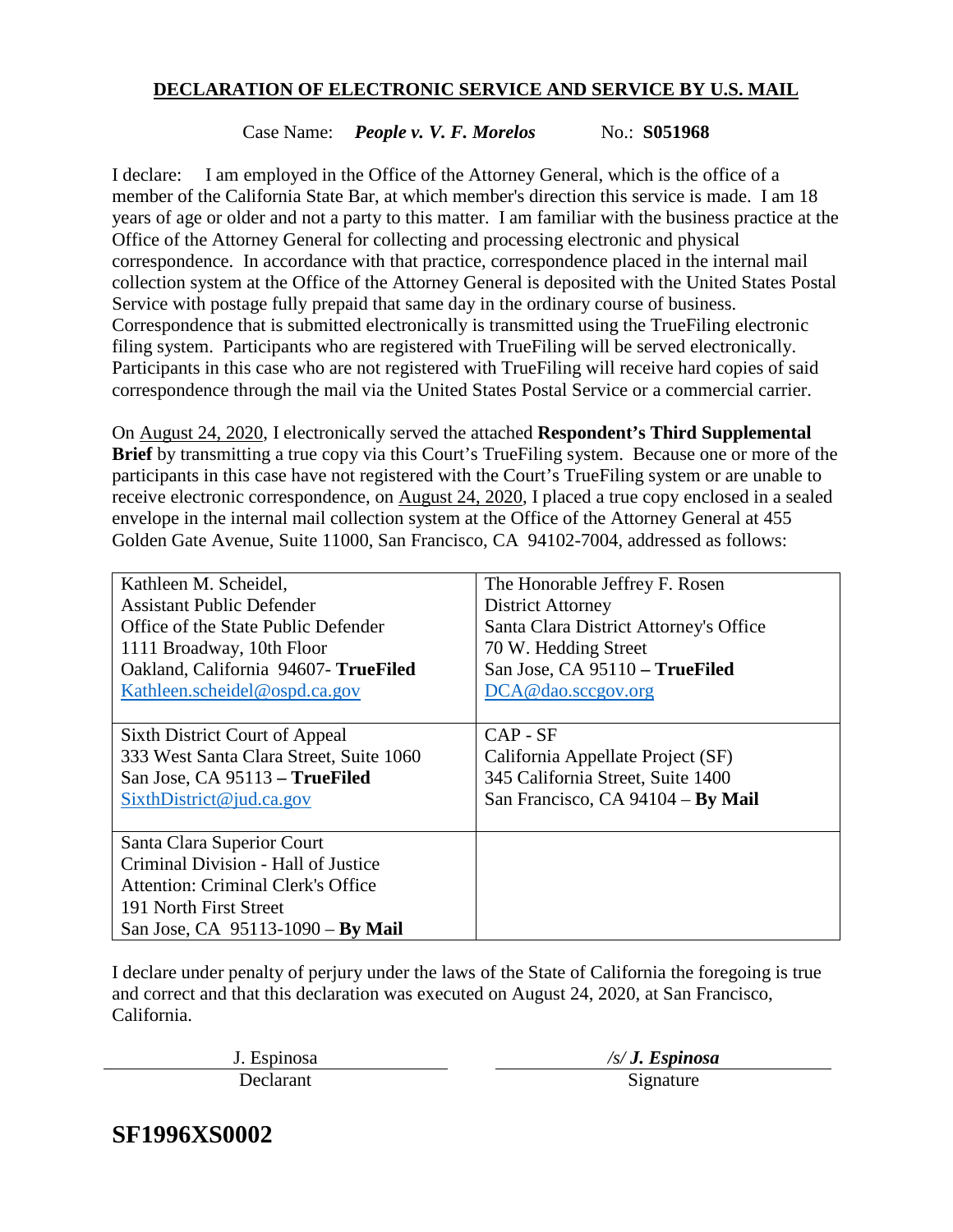#### **STATE OF CALIFORNIA**

Supreme Court of California

# *PROOF OF SERVICE*

# **STATE OF CALIFORNIA**

Supreme Court of California

# Case Name:**PEOPLE v. MORELOS (VALDAMIR FRED)** Case Number:**S051968**

Lower Court Case Number:

- 1. At the time of service I was at least 18 years of age and not a party to this legal action.
- 2. My email address used to e-serve: **Catherine.Rivlin@doj.ca.gov**
- 3. I served by email a copy of the following document(s) indicated below:

Title(s) of papers e-served:

| Filing $T_1$<br>l vpe    | <b>Document Title</b> |
|--------------------------|-----------------------|
| <b>RESPONDENTS BRIEF</b> | S051968 SRB Morelos   |

Service Recipients:

| <b>Person Served</b>                                                                                        | <b>Email Address</b>             | <b>Type</b> | Date /<br><b>Time</b>                         |
|-------------------------------------------------------------------------------------------------------------|----------------------------------|-------------|-----------------------------------------------|
| Kathleen Scheidel<br>Office of the State Public Defender<br>141290                                          | kathleen.scheidel@ospd.ca.gov e- |             | 8/24/2020<br>Serve <sup>[3:06:29]</sup><br>PM |
| Josephine Espinosa<br>California Dept of Justice, Office of the Attorney General                            | josephine.espinosa@doj.ca.gov e- |             | 8/24/2020<br>Serve <sup>[3:06:29]</sup><br>PM |
| Attorney Attorney General - San Francisco Office<br>Court Added                                             | SFAG.Docketing@doj.ca.gov        | le-         | 8/24/2020<br>Serve <sup>[3:06:29]</sup><br>PM |
| Catherine A. Rivlin<br>Office Of The Attorney General<br>115210                                             | Catherine.Rivlin@doj.ca.gov      | $e-$        | 8/24/2020<br>Serve 3:06:29<br>PM              |
| Sara Theiss<br>Office of the State Public Defender                                                          | sara.theiss@ospd.ca.gov          | $e-$        | 8/24/2020<br>Serve <sup>[3:06:29]</sup><br>PM |
| Office Office Of The State Public Defender-Sac<br>Timothy Foley, Sr. Deputy State Public Defender<br>000000 | $docketing(\omega)$ ospd.ca.gov  | le-         | 8/24/2020<br>Serve 3:06:29<br>PM              |
| Santa Clara District Attorney's Office                                                                      | DCA@dao.sccgov.org               | le-         | 8/24/2020 <br>Serve 3:06:29<br>PM             |
| Sixth District Court of Appeal                                                                              | SixthDistrict@jud.ca.gov         | le-         | 8/24/2020<br>Serve <sup>[3:06:29]</sup><br>PM |

This proof of service was automatically created, submitted and signed on my behalf through my agreements with TrueFiling and its contents are true to the best of my information, knowledge, and belief.